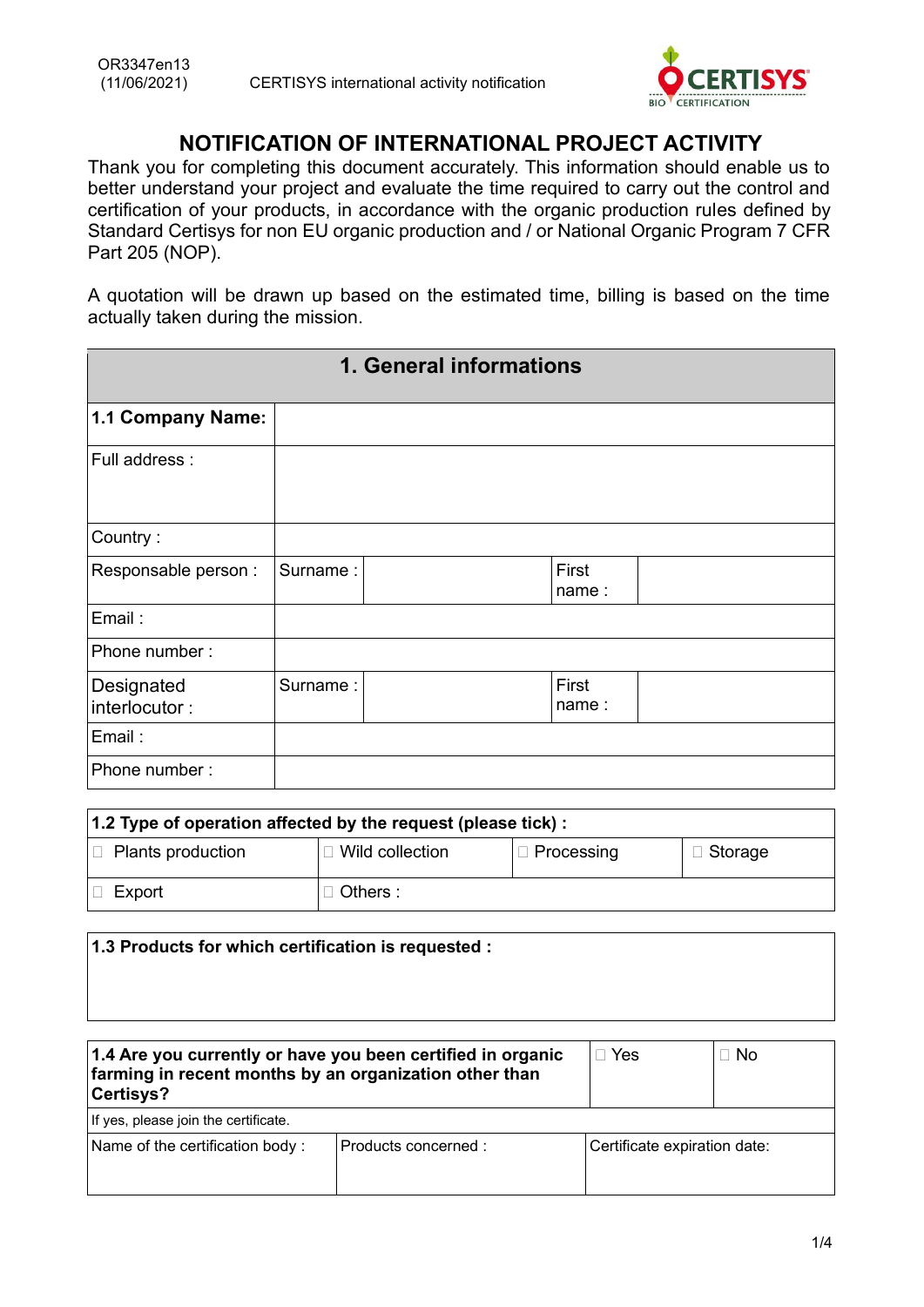

| 1.5 Which certification are you requesting (indicate please)? |                        |                                                   |  |
|---------------------------------------------------------------|------------------------|---------------------------------------------------|--|
| □ EU (European market)                                        | $\Box$ NOP (US market) | □ BioSuisse (if your Swiss client<br>requests it) |  |

| 1.6 If you have been certified by Certisys the previous<br>campaign, have there been any changes? |             |               | ∟ Yes          | $\Box$ No    |
|---------------------------------------------------------------------------------------------------|-------------|---------------|----------------|--------------|
| If yes, please indicate<br>at which level and<br>explain.                                         | $\Box$ Plot | $\Box$ Farmer | $\Box$ Product | $\Box$ Other |
|                                                                                                   |             |               |                |              |

## **2. Description of Plant Production / Wild Collection Activity (if applicable)**

| 2.1 Please fill in the table below: |                                   |                               |                                                                          |                                                     |                                                          |
|-------------------------------------|-----------------------------------|-------------------------------|--------------------------------------------------------------------------|-----------------------------------------------------|----------------------------------------------------------|
| Name of grower or<br>grower group:  | Number of<br>growers<br>concerned | Geographical<br>area / Region | Products grown in<br>organic (for which<br>certification is<br>required) | Surfaces of<br>products<br>grown in<br>organic (ha) | Products<br>grown in non-<br>organic by<br>thegrower (s) |
|                                     |                                   |                               |                                                                          |                                                     |                                                          |
|                                     |                                   |                               |                                                                          |                                                     |                                                          |
|                                     |                                   |                               |                                                                          |                                                     |                                                          |
|                                     |                                   |                               |                                                                          |                                                     |                                                          |
|                                     |                                   |                               |                                                                          |                                                     |                                                          |
|                                     |                                   |                               |                                                                          |                                                     |                                                          |
|                                     | Total:                            |                               |                                                                          | Total:                                              |                                                          |

| 2.2 Is there storage or processing activity at the grower's<br>level? | Yes | $\Box$ No |
|-----------------------------------------------------------------------|-----|-----------|
| 2.3 Is there intermediate storage activity?                           | Yes | $\Box$ No |
| If yes, please briefly describe (activity, location):                 |     |           |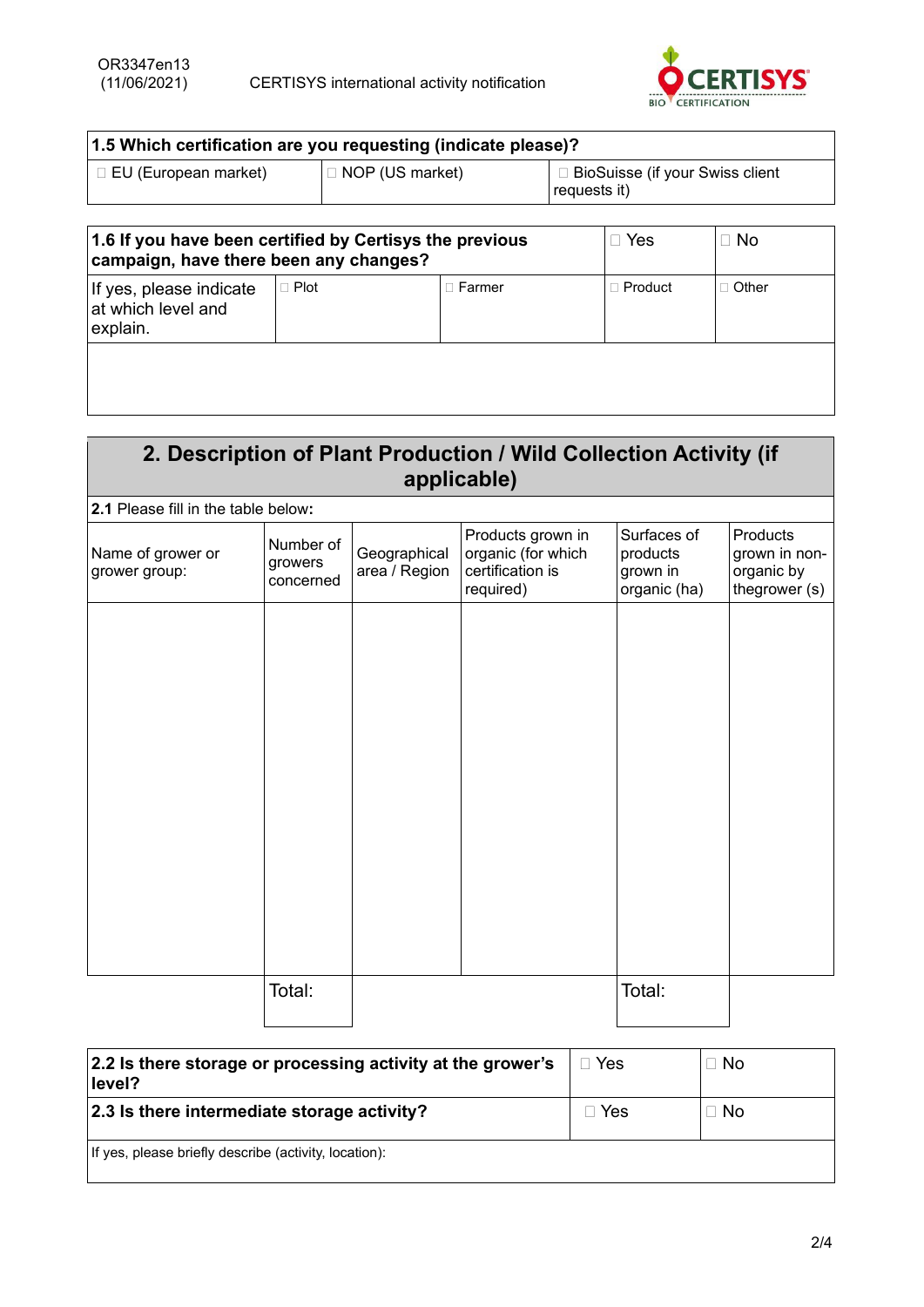

| 3. Grower group (if applicable)                                                              |            |           |  |  |
|----------------------------------------------------------------------------------------------|------------|-----------|--|--|
| 3.1 Is the purchase of inputs (seeds, phyto products,<br>amendments, compost, ) centralized? | $\Box$ Yes | $\Box$ No |  |  |
| 3. 2 Do growers also grow other products that are not<br>marketed as organic?                | Yes        | $\Box$ No |  |  |
| If yes, please describe these cultures:                                                      |            |           |  |  |
| 3.3 Is there an internal control system (ICS)?                                               | $\Box$ Yes | $\Box$ No |  |  |

| 3.4 Are storage and / or processing sites covered by the<br>ICS?                       | $\Box$ Yes | $\Box$ No |
|----------------------------------------------------------------------------------------|------------|-----------|
| If yes, please describe:                                                               |            |           |
| 3.5 is there an updated list of growers and plots (with their<br><b>GPS location)?</b> | $\Box$ Yes | $\Box$ No |
| 3.6 Is there a system for recording purchases, sales,<br>stocks?                       | $\Box$ Yes | $\Box$ No |
| 3.7 Are all the members of the group audited annually<br>(internal audit)?             | $\Box$ Yes | $\Box$ No |
| 3.8 What is the maximum distance between plots within<br>the same group?               |            |           |
| What is the maximum distance between groups?                                           |            |           |
| 3.9 Other remarks:                                                                     |            |           |
|                                                                                        |            |           |

| 4. Processing / storage activity (if applicable)                                          |                                                                               |                  |            |  |                  |
|-------------------------------------------------------------------------------------------|-------------------------------------------------------------------------------|------------------|------------|--|------------------|
| 4.1 Please indicate your processing activity:                                             |                                                                               |                  |            |  |                  |
| $\Box$ Simple product<br>processing (drying,<br>sorting, packaging,<br>$bagging, \ldots)$ | Complex processing<br>П<br>(multi-ingredient, use of<br>technological aids, ) | Storage activity |            |  | Other processing |
| 4.2 Please briefly describe your activity and processed product:                          |                                                                               |                  |            |  |                  |
|                                                                                           | 4.3 Do you have a processing activity on several sites?                       |                  | $\Box$ Yes |  | $\Box$ No        |
| If yes, please indicate the number of sites and addresses:                                |                                                                               |                  |            |  |                  |
| 4.4 Do you have a non-organic processing activity?<br>$\Box$ Yes<br>$\Box$ No             |                                                                               |                  |            |  |                  |
| If yes, please describe:                                                                  |                                                                               |                  |            |  |                  |